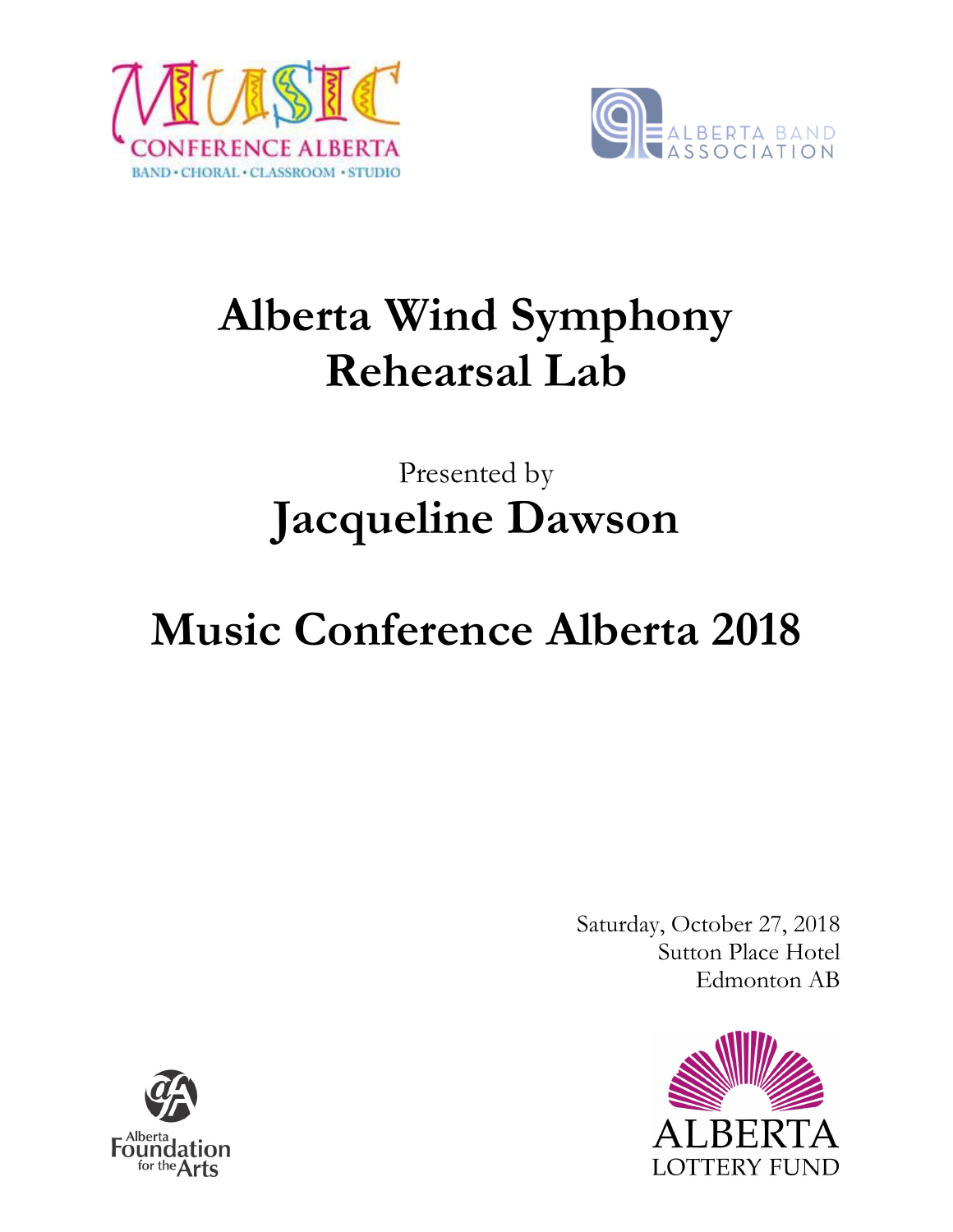#### **Music Conference Alberta October 2018**

### *Diagnose, Prescribe and Follow-up***: Providing students with information and tools so they can self-diagnose, remediate and assess.**

Jacquie Dawson, University of Manitoba *Desautels* Faculty of Music



#### **Common symptoms and tendencies in developing bands …**

Lacking concept of ensemble sound Balance issues Lacking characteristic tone and resonance Playing every beat equally – weight on every note Repeatedly breathing on bar lines Flat line – no shape Heavy tongue or no tongue at all Articulations – lacking skill and concept Compressing rhythmic figures Dragging long note values/Speeding up fast note values Rushing pulse in rests Not subdividing as an innate practice Playing mf – f – no dynamic range/contrast Poor approach to balance and blend – lack of awareness and listening Un-unified approach to all things musical – articulations, volumes, shape, expressive markings, etc. Lacking intention and purpose – an unified vision for the piece Lacking emotional commitment and engagement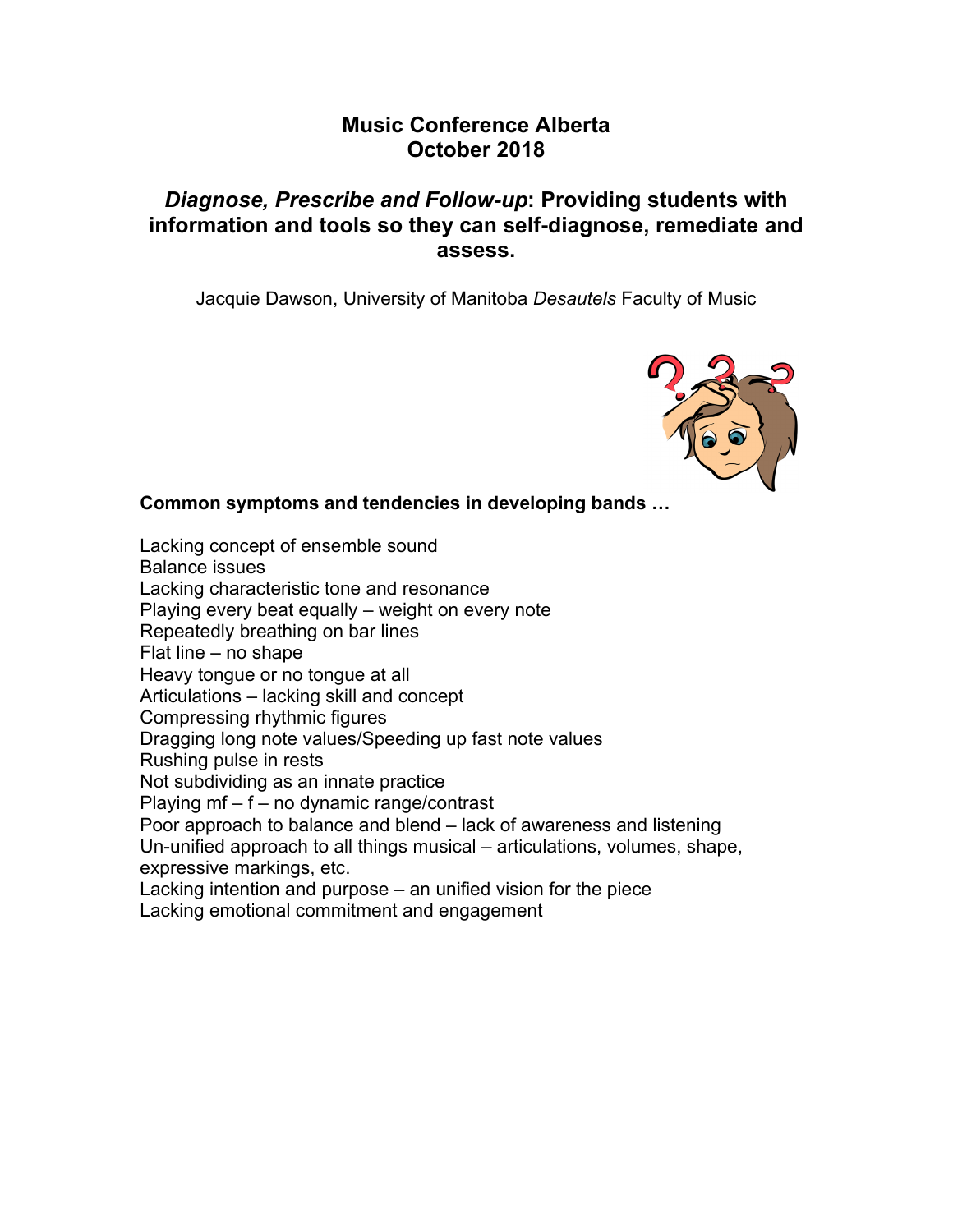### **Rehearsal Techniques**

#### **Warm-Ups**

- 1. Buzz buzz buzz, l o n g t o n e s and fundamentals
- 2. Low before high; slow before fast; long before short
- 3. Chorales, scales, instrument specific standard practices
- 4. Individual vs. collective
- 5. Sound before sight (no repertoire in warm-up)
- 6. Teach and embody the value of warm-up (ie. Warm-up yourself in front of the class every day)
- 7. Incorporate something for sound, fingers, tongue and ensemble skills/concepts

#### **Rhythm and pitch accuracy**

- 1. Sing sing sing there should engaged singing in every band class
- 2. Separate rhythm and pitch
- 3. Remove instrument and mechanics
- 4. Air play rather than clapping move fingers, hands and air
- 5. Rhythm vs. literacy "Mr. Smith, how does it go?"
- 6. Back to the beat and subdivision always go back to basics and to improve something more complicated or challenging
- 7. Use text or syllables to prepare or reinforce rhythms and rhythmic motives

#### **Ensemble Sound**

- 1. Pass the Bb one sound and pitch/many colors
- 2. Blend vs. balance two different beasts that require different interventions!
- 3. Reverse score order entrances and releases
- 4. Eyes closed reduce the senses and visual overload
- 5. Marching stand partners, section, family, ensemble
- 6. Resonance first! Resonance comes from the body then the instrument.
- 7. The softest voice in a given texture dictates the dynamic level for all voices in that texture
- 8. Adjust dynamics based on tessitura

#### **Time and Tempo**

- 1. Player on rim of snare tapping subdivision
- 2. Air play subdivision
- 3. Internalizing beats and subdivision activity playing down beats and off-beats one beat at a time; saying then playing
- 4. Un-conducted playing every rehearsal! Develop independence and active listening
- 5. Function and approach to anacrusis
- 6. Get to "the point" a metronomic approach to cadences and arrivals
- 7. Slow music fast air/quick tongue/quick fingers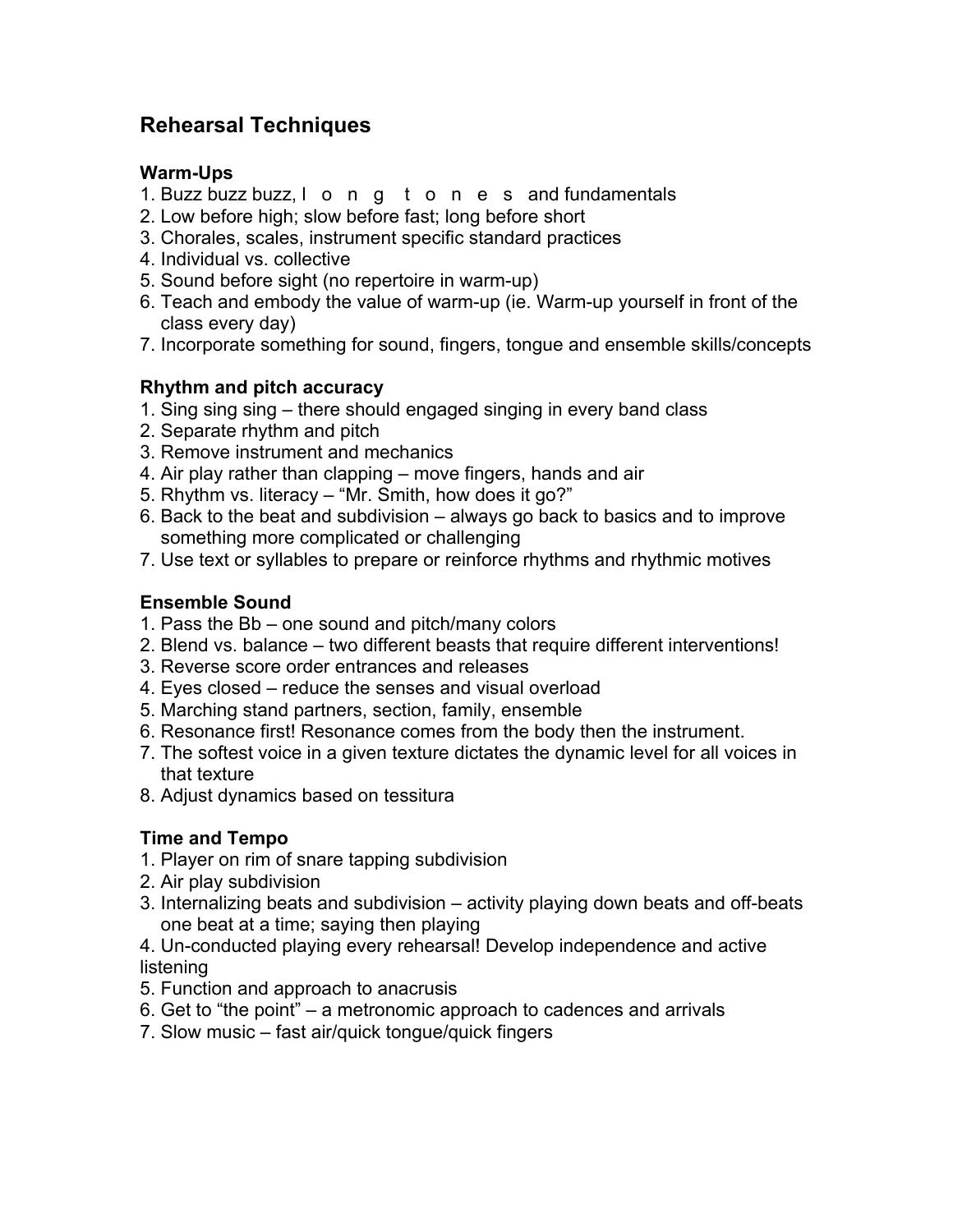#### **Technique**

- 1. Scales and configurations of scales different tempi
- 2. Take small chunks out of context
- 3. Rehearse fragments in reverse order
- 4. The "bop" approach
- 5. Repetition
- 6. Change rhythms/articulations to technical passages
- 7. Slow and steady wins the race!

#### **Phrasing**

- 1. Eliminate bar lines
- 2. Play a shape create a journey with clear destination where are you going and how are you getting there?
- 3. No two notes can be same weight, volume or intensity
- 4. 3 commandments!! "Thou shalt not breath on a bar line, at the same time as thou neighbour or right before the most important note in the phrase …. unlessssss….!"
- 5. Motivate the sound from within create intensity and purpose
- 6. Lead with your air

#### **Intonation**

- 1. Beginning of year activity (groups of 3); revealing individual tuning tendancies
- 2. Tuner the big debate?
- 3. Interactive listening and pitch matching to develop intonation skills
- 4. Singing develop inner hearing and audiation skills
- 5. Playbacks always model and engage active listening
- 6. Unison exercises
- 7. Identifying higher and lower (bright, shiny, dull, saggy)
- 8. Holding students accountable for instrument specific tendencies and remedies

#### **Articulation**

- 1. Every day exercise a variety of articulations and develop a vocabulary
- 2. Speaking and experiencing contrasting articulations Toh!
- 3. Mind your "ts" and "ds" use articulations that engage the air and tongue
- 4. Avoid lip-activated consonants "b's" "p's"
- 5. Focus on the AIR
- 6. Develop a vocabulary
- 7. 3 parts of the note unify!
- 8. Watch your weight!